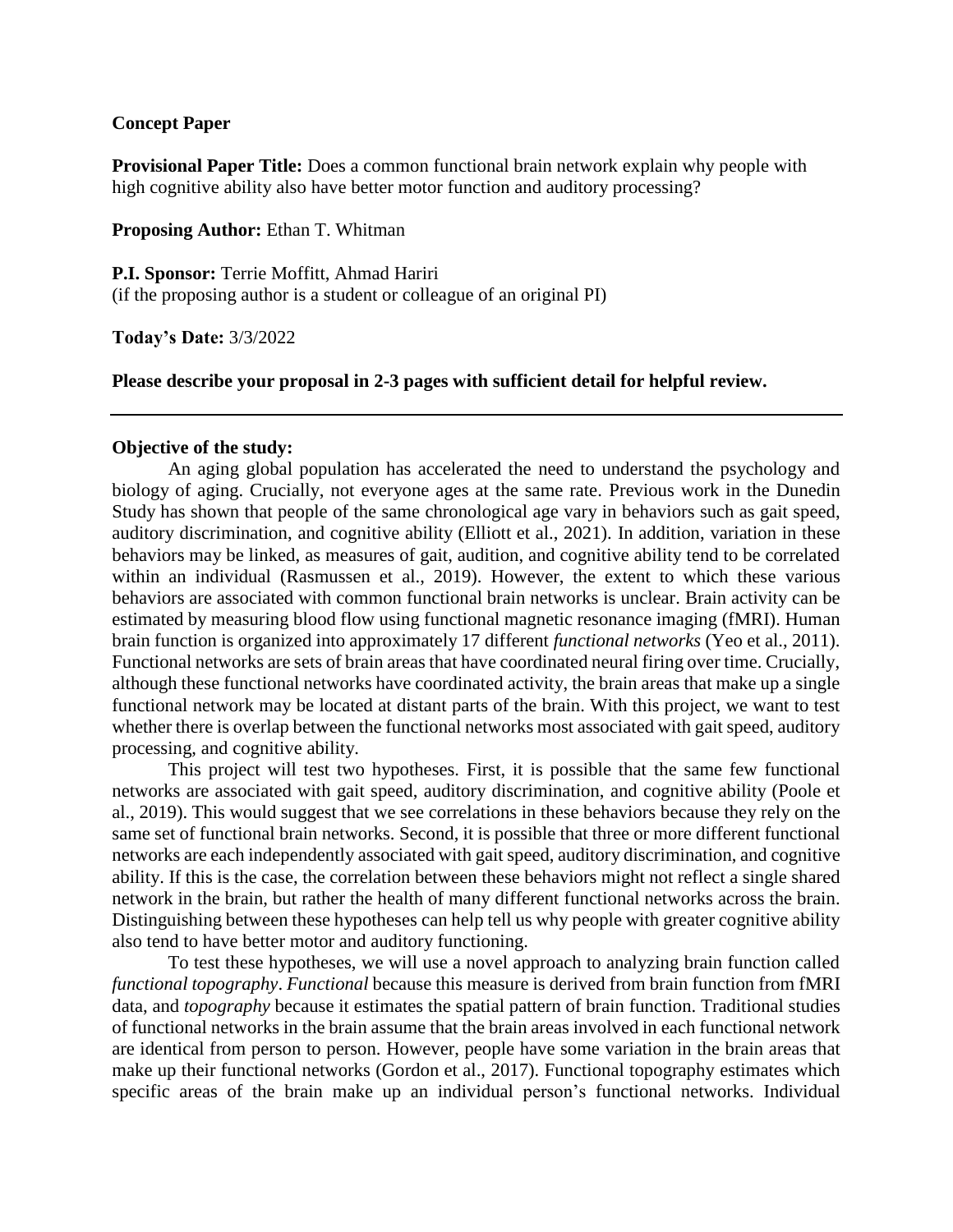differences in functional topography are related to individual differences in personality, emotion, and cognition (Kong et al., 2019). The proposed analyses will use brain imaging data from the Dunedin cohort to produce the first population-representative estimates of functional topography. We will then conduct exploratory analyses to test whether gait speed, auditory discrimination, and cognitive ability are linked by a common functional brain network. This will help explain the brain mechanisms that link motor function, auditory processing, and cognition.

#### **Question 1:**

# **Is functional topography related to gait speed, auditory discrimination, and cognitive ability?**

We will generate individual-specific functional topography maps of the cerebral cortex of each Dunedin study member using Multi-Session Hierarchical Bayesian Modeling (MS-HBM) (Kong et al., 2019). MS-HBM is a well-validated, reliable, open-source algorithm. This method creates a group average of functional topography for the whole cohort and then identifies an individual study member's deviation from this group average to estimate that individual's unique functional topography (Kong et al., 2019).

We will then use ridge regression models to predict each Study Member's cognitive ability, gait speed, and auditory discrimination from their unique functional topography. Ridge regression models show high efficacy at predicting behavior using functional topography data (Cui et al., 2020, Kong et al., 2019). These models will indicate how much individual differences in functional topography are correlated with individual differences in gait speed, auditory discrimination, and cognitive ability. As these behavioral association analyses are exploratory, we will use a split-half design to more rigorously tests any associations we observe. Specifically, we will use half of the Study Members' data to develop our regression models and then test these models' ability to predict the remaining Study Members' behaviors according to their functional topography data. We will also conduct cross-validation procedures to test the robustness of our findings to sample variation.

#### **Question 2:**

### **Which functional networks are most associated with gait speed, auditory discrimination, and cognitive ability?**

Next, we will investigate which brain regions' functional topography is most correlated with these behaviors. Prior work has found the greatest correlation between functional topography and cognitive ability in frontal, parietal, and temporal brain regions (Kong et al., 2019). Networks comprised of these regions are considered "high-order*,*" meaning that they are associated with complex behaviors such as cognitive ability, executive function, and decision making. These "high-order" networks are also comprised of many brain areas that are physically distant from each other. To our knowledge, associations between functional topography, motor function, and auditory discrimination have not been investigated. If we find associations between motor function and gait speed in the same brain regions that we find associations with cognitive ability, this suggests that a handful of "high-order" brain networks influences individual differences across a range of behaviors. On the other hand, finding that each different behavior is associated with its own unique brain region would suggest that these behaviors are somewhat "localized" to their respective brain area.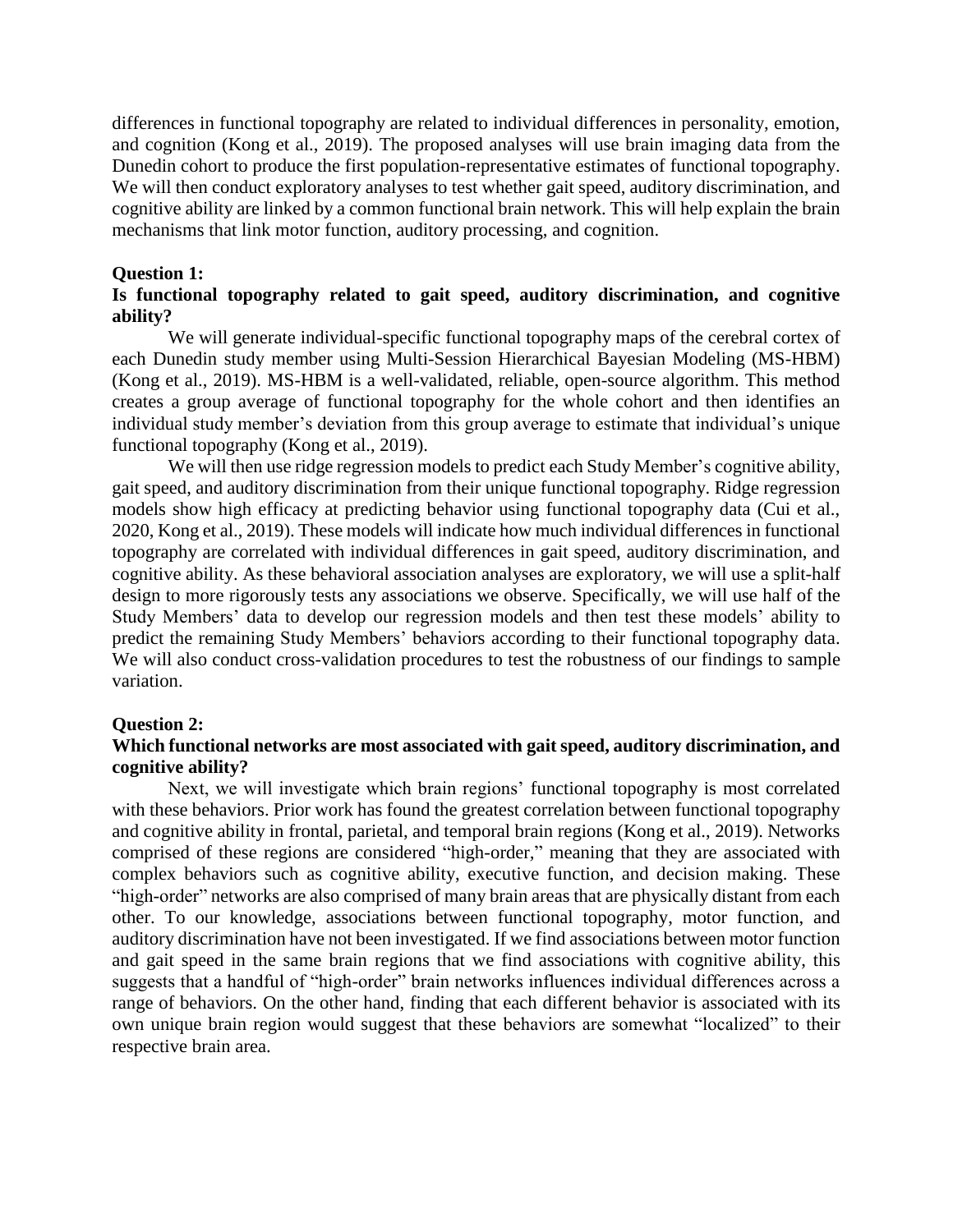### **Question 3:**

# **How do the functional networks associated with gait speed, auditory discrimination, and cognitive ability relate to other brain phenotypes?**

After determining which brain regions' functional topography is most associated with gait speed, auditory discrimination, and cognitive ability, we will then test whether these regions spatially overlap with other measures of brain anatomy, brain function, and gene expression. Using recently developed tools, we will test whether the pattern of functional networks observed in Dunedin study members shows similarity to previously published patterns of related brain phenotypes such as myelination or evolutionary expansion (Alexander-Bloch et al., 2018; Markello et al., 2022). We will also test whether the pattern of functional networks most associated with behavior shows similarity to measures of cortical thickness and surface area derived from structural MRIs in our Study members.

# **Variables needed at which ages:**

Adult IQ at age 45 Gait Rite at age 45 Auditory discrimination at age 45 Full fMRI scans (task and rest) at age 45 Total and regional cortical thickness at age 45 Total and regional surface area at age 45

# **Significance of the study:**

This study will help explain why people with better motor function and better hearing tend to have higher cognitive ability. In doing so, we will help answer whether relatively simple behaviors such as gait and auditory processing are "localized" to specific regions of the brain or whether they also engage the "high-order" functional networks that are located across the brain and have been previously associated with cognitive ability.

# **References:**

- Alexander-Bloch, A. F., Shou, H., Liu, S., Satterthwaite, T. D., Glahn, D. C., Shinohara, R. T., Vandekar, S. N., & Raznahan, A. (2018). On testing for spatial correspondence between maps of human brain structure and function. *NeuroImage*, *178*, 540–551. https://doi.org/10.1016/j.neuroimage.2018.05.070
- Cui, Z., Li, H., Xia, C. H., Larsen, B., Adebimpe, A., Baum, G. L., Cieslak, M., Gur, R. E., Gur, R. C., Moore, T. M., Oathes, D. J., Alexander-Bloch, A. F., Raznahan, A., Roalf, D. R., Shinohara, R. T., Wolf, D. H., Davatzikos, C., Bassett, D. S., Fair, D. A., … Satterthwaite, T. D. (2020). Individual Variation in Functional Topography of Association Networks in Youth. *Neuron*, *106*(2), 340–353.e8. https://doi.org/10.1016/j.neuron.2020.01.029
- Elliott, M. L., Caspi, A., Houts, R. M., Ambler, A., Broadbent, J. M., Hancox, R. J., Harrington, H., Hogan, S., Keenan, R., Knodt, A., Leung, J. H., Melzer, T. R., Purdy, S. C., Ramrakha, S., Richmond-Rakerd, L. S., Righarts, A., Sugden, K., Thomson, W. M., Thorne, P. R., … Moffitt, T. E. (2021). Disparities in the pace of biological aging among midlife adults of the same chronological age have implications for future frailty risk and policy. *Nature Aging*, *1*(3), 295– 308. https://doi.org/10.1038/s43587-021-00044-4
- Gordon, E. M., Laumann, T. O., Gilmore, A. W., Newbold, D. J., Greene, D. J., Berg, J. J., Ortega, M., Hoyt-Drazen, C., Gratton, C., Sun, H., Hampton, J. M., Coalson, R. S., Nguyen, A. L.,